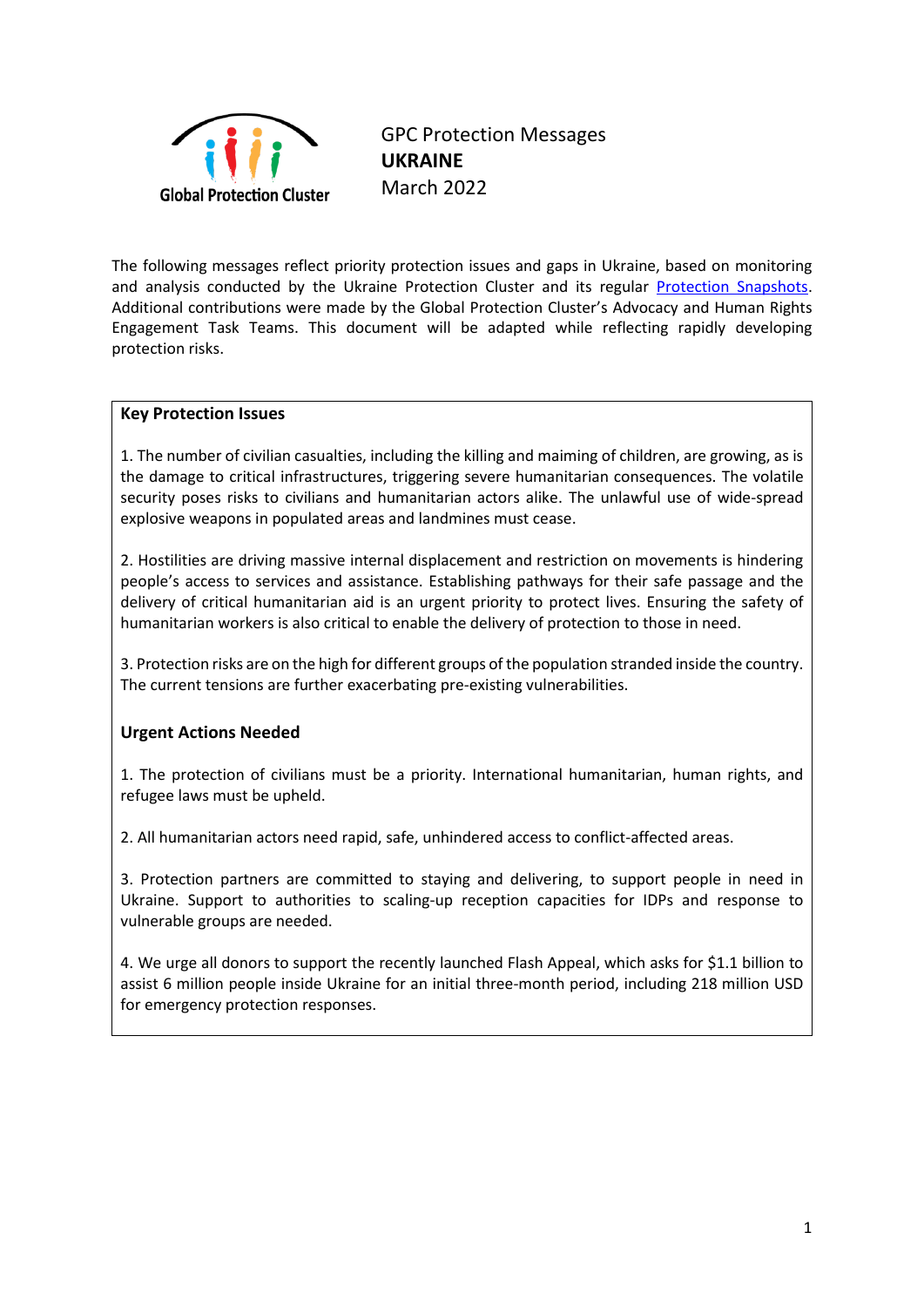# **Key Protection Issues**

**1. The number of civilian casualties, including the killing and maiming of children, are growing, as is the damage to critical infrastructures, triggering severe humanitarian consequences. The volatile security poses risks to civilians and humanitarian actors alike. The unlawful use of wide-spread explosive weapons in populated areas and landmines must cease.**

- From 24 Feb to 7 March, the OHCHR recorded **1,123 civilian casualties** including **364 persons killed**, among of which **35 children** and **759 injured people**. Most of these casualties were caused by the use of explosive weapons with a wide impact area, including shelling from heavy artillery, multiple launch rocket system (MLRS), and air strikes.
- **Attacks on schools and grave violations against children are reported.** The risk of other grave violations, especially the recruitment of children under 18 years is of concern. Both Russia and Ukraine have ratified the UN Convention on the Rights of the Child and its Optional Protocol on the Involvement of Children in Armed Conflict and should upheld their obligations.
- 24 incidents where **explosive weapons damaged hospitals** were reported between 24 February-02 March 2022<sup>1</sup>. The conflict has also affected supply of drugs and other key medical supplies with crucial shortages for patients with long-term care needs.
- With the escalation of intense clashes, and direct shelling of infrastructures, **mine/ERW related incidents** pose alarming two-folded threats to civilians, for the ones who decided to stay in their homes hiding and for those fleeing the conflict. Media and human rights groups report shelling by cluster munitions<sup>2</sup> and the use of booby traps in the form of backpacks, electronics and even toys. There are reported explosions of anti-tank mines involving civilian vehicles.

**2. Hostilities are driving massive internal displacement and restriction on movements is hindering people's access to services and assistance. Establishing pathways for their safe passage and the delivery of critical humanitarian aid is an urgent priority to protect lives. Ensuring the safety of humanitarian workers is also critical to enable the delivery of protection to those in need.**

- The military offensive has triggered massive displacement within and outside the country, adding to the already existing 850,000 IDPs within Ukraine. The Protection Cluster estimates that over **1 million persons have been newly displaced** inside Ukraine, a number that will likely increase as constant violence and destruction force more people to flee for safety. It is projected that over the next few months, over 6.7 million [people may become internally displaced](https://reliefweb.int/sites/reliefweb.int/files/resources/Ukraine%20Flash%20Appeal%202022.pdf)<sup>3</sup>.
- It is also estimated that **12 million people living in affected areas are stranded, unwilling or unable to leave** due to the military action and heightened security risks, destruction of bridges and roads, as well as lack of resources or information on where to find safety and accommodation.
- The Protection Cluster launched its **Protection Monitoring Tool for Emergency** to identify affected locations and host communities for IDPs, profiles with specific needs, key protection risks, as well as access and availability of services, assistance and accommodation. Preliminary data collected

<sup>2</sup> <https://www.hrw.org/news/2022/03/04/ukraine-cluster-munitions-launched-kharkiv-neighborhoods>

<sup>1</sup> [http://insecurityinsight.org/wp-content/uploads/2022/03/Violence-Against-or-Obstruction-of-Health-Care](http://insecurityinsight.org/wp-content/uploads/2022/03/Violence-Against-or-Obstruction-of-Health-Care-in-Ukraine-24-February-02-March-2022.pdf)[in-Ukraine-24-February-02-March-2022.pdf](http://insecurityinsight.org/wp-content/uploads/2022/03/Violence-Against-or-Obstruction-of-Health-Care-in-Ukraine-24-February-02-March-2022.pdf)

<sup>3</sup> [https://reliefweb.int/report/ukraine/protection-cluster-ukraine-crisis-protection-snapshot-25-february-1](https://reliefweb.int/report/ukraine/protection-cluster-ukraine-crisis-protection-snapshot-25-february-1-march-2022) [march-2022](https://reliefweb.int/report/ukraine/protection-cluster-ukraine-crisis-protection-snapshot-25-february-1-march-2022)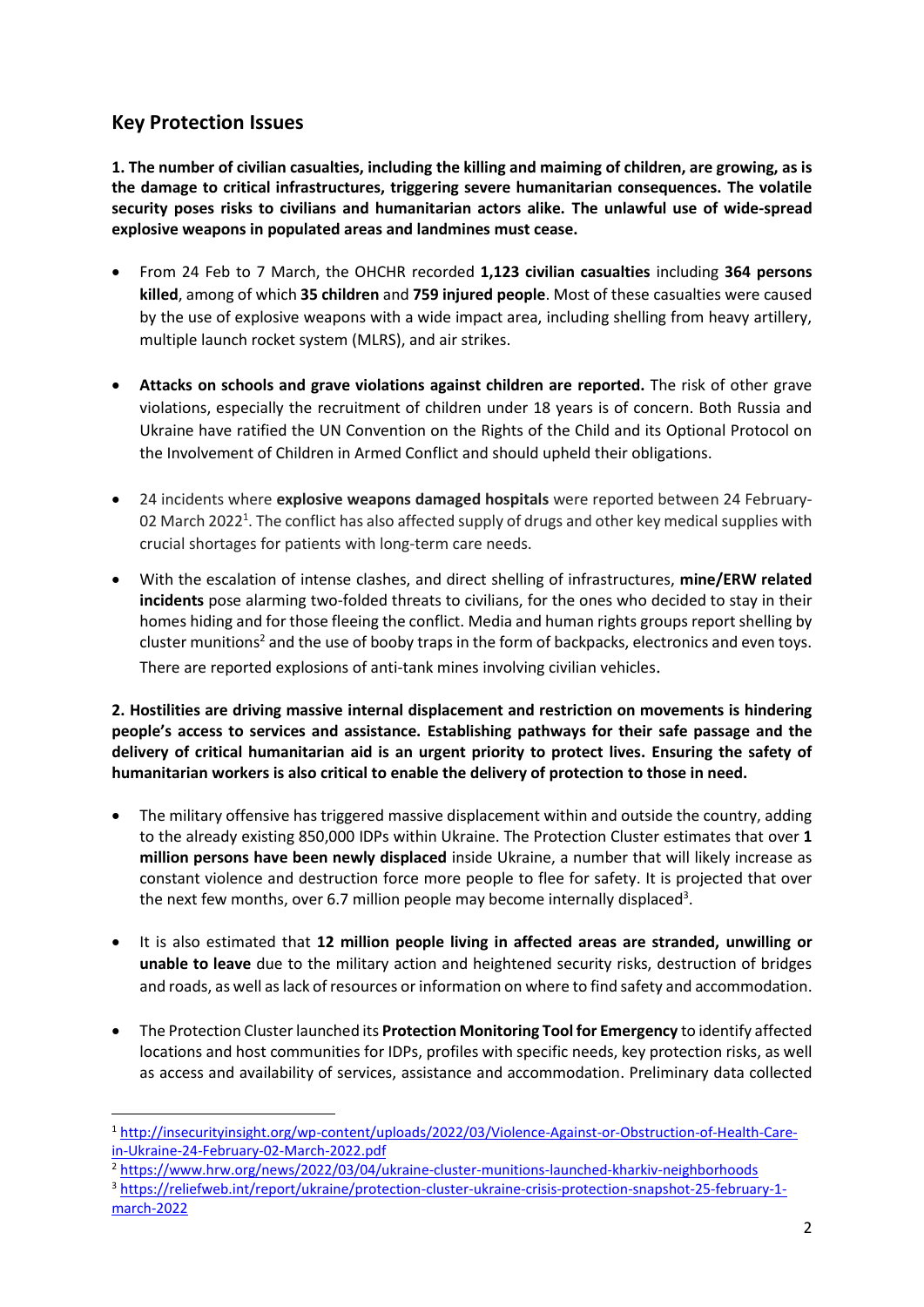showed over **72,000 new IDP arrivals in 14 locations**, mostly in the Western region, but also to a smaller extent in Kyiv and central regions. The majority of **IDPs come from Kharkiv, Donetsk, Kherson, Odesa, Mykolaivska, and Dnipro oblasts**, but also from Zaporizhya, Sumy, Chernihivi and Kyiv. In the first 24 hours of monitoring, at least **30%** of the new IDP arrivals indicated the **intention to continue moving –** one week later, 21% still reported this intention. 4

• The main reported **protection risks**to which the population is currently exposed include **exposure to shelling and contamination by landmines, restrictions on freedom of movement and family separation**. Women and children, persons with disabilities and/or serious medical conditions, as well as older persons and minority groups are also increasingly facing barriers in accessing critical services such as transportation, food, medication and emergency health care in impacted areas.

## **3. Protection risks are on the high for different groups of the population stranded inside the country. The current tensions are further exacerbating pre-existing vulnerabilities.**

- There are particularly concerns for the **7.5 million children** in Ukraine with reports of up to 19 children killed in the fighting and schools being bombed across the country<sup>5</sup>. Children with disabilities confined in public institutions face increased protection risks including abuse, exploitation and trafficking. The eighth-year armed conflict took a heavy toll especially on more than 510,000 children living in Donetsk and Luhansk regions<sup>6</sup>.
- According to the Protection Monitoring Tool for Emergency most **vulnerable profiles among IDPs** identified so far include children, women and girls, minority groups, persons with disabilities and older people. **Persons with disabilities**, including children, are facing surmounting challenges to access shelter and are at high risk of abandonment and family separation.
- **Gender based violence** is not only a risk but a pressing reality for IDP women and girls amidst displacement and increased military presence in a country with an existing high prevalence of 1 in 5 women between 15-49 years having experienced at least one form of GBV in their lifetime. GBV actors on the ground report that although specialized services - including GBV hotlines - remain partially functional, access is extremely difficult for both staff and survivors due to ongoing conflict and movement restrictions. Difficulties in accessing basic goods and services, and lack of access to safe shelter, render women and girls extremely vulnerable to violence and exploitation.
- **Men aged 18-60** not allowed to leave the country face particular risks in relation to abduction, conscription and the right to seek asylum. As a result, family separation and restrictions in freedom of movement are already noted.
- There are concerns for the sizeable stateless population and **population at risk of statelessness** in Ukraine, which UNHCR estimates to exceed 35,000 persons<sup>7</sup> and to be amongst the largest in Europe. This already vulnerable population, with precarious legal status and lack of documents, is now also facing displacement and attempting to seek safety in neighboring countries<sup>8</sup>.

<sup>4</sup> [https://reliefweb.int/sites/reliefweb.int/files/resources/2022\\_protection\\_cluster\\_snapshot\\_2-](https://reliefweb.int/sites/reliefweb.int/files/resources/2022_protection_cluster_snapshot_2-5_march_eng.pdf) [5\\_march\\_eng.pdf](https://reliefweb.int/sites/reliefweb.int/files/resources/2022_protection_cluster_snapshot_2-5_march_eng.pdf)

<sup>5</sup> <https://www.savethechildren.net/news/ukraine-attacks-schools-endangering-children-s-lives-and-futures> 6 [https://reliefweb.int/sites/reliefweb.int/files/resources/UNICEF%20Ukraine%20Humanitarian%20Situation%2](https://reliefweb.int/sites/reliefweb.int/files/resources/UNICEF%20Ukraine%20Humanitarian%20Situation%20Report%20-%2024%20February%202022.pdf) [0Report%20-%2024%20February%202022.pdf](https://reliefweb.int/sites/reliefweb.int/files/resources/UNICEF%20Ukraine%20Humanitarian%20Situation%20Report%20-%2024%20February%202022.pdf)

<sup>&</sup>lt;sup>7</sup> [Stateless Persons](https://www.unhcr.org/ua/en/stateless-persons#:~:text=As%20of%202020%2C%20UNHCR%20estimates%20that%20there%20are,only%205%2C642%20stateless%20persons%20have%20a%20residence%20permit.) - UNHCR Ukraine

<sup>&</sup>lt;sup>8</sup> Stateless people and those at risk of statelessness are unlikely to have passports or other documents, as a direct consequence of their statelessness or unclear nationality status. The lack of documentation or residence status should not impede their ability to access State services, accommodation and assistance in host communities, reception center and collective centers for IDPs.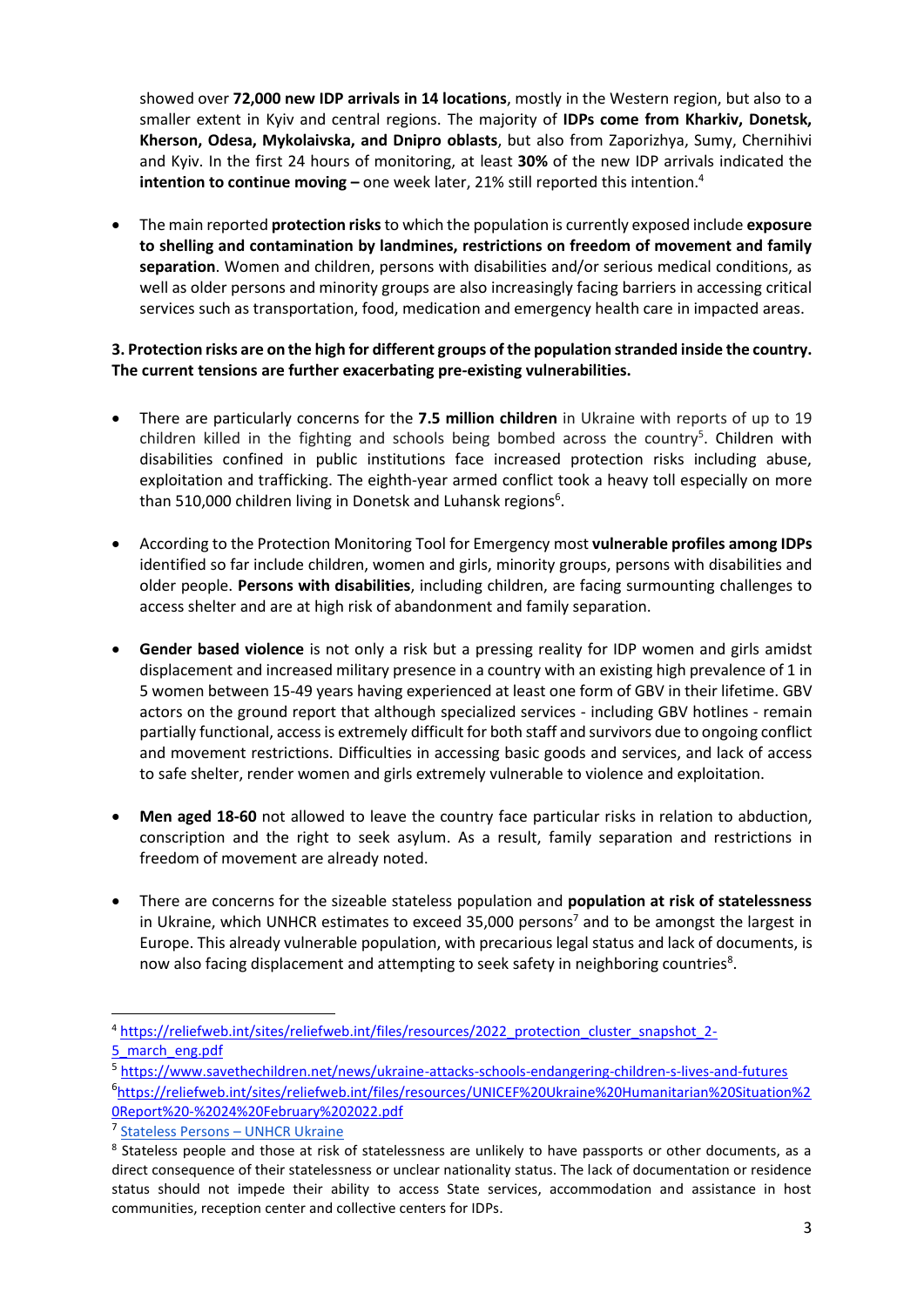# **Urgent Actions Needed**

## **1. The protection of civilians must be a priority. International humanitarian, human rights, and refugee laws must be upheld.**

- Parties to the conflict in Ukraine must adhere to their obligations under international humanitarian law, human rights law and disarmament treaties to ensure the protection of the civilian population and refrain from unlawful attacks.
- All precautions must be taken to ensure protection of critical infrastructures such as homes, schools and health facilities, as well as water, gas, electricity and internet networks.
- The use of weapons with wide area effects should not be tolerated in populated areas, as they can inflict massive and often indiscriminate destruction, impacting civilians and civilian objects, increasing mass displacement inside and outside the country.
- Surveying and mapping of dangerous areas, identifying explosive items and providing explosive ordnance risk education is crucial. Mine action teams need staff and equipment. Victims of incidents with mines/ERW must be provided assistance including psychosocial support.
- The UN Security Council must call for an immediate cessation of grave violations against children. Reports of their occurrences must be investigated, and appropriate prevention and response actions taken. All efforts must be made to prevent the separation of children from their caregivers and to ensure immediate family tracing and reunification where separation occurs.

#### **2. All humanitarian actors need rapid, safe, unhindered access to conflict-affected areas.**

- Millions trapped in the country need safe passage, humanitarian assistance and protection.
- All parties to the conflict must ensure evacuations and safe passages are organized in a manner that allows for safety, dignity and protection of civilians. Parties should ensure the involvement of ICRC and the UN to assist in negotiations to secure safe passage and voluntary evacuation of civilians from cities affected by the conflict. If and when parties agree to organizing movement of civilians for their safety, people must be moved, in a safe and dignified manner, to a location where humanitarian assistance can be delivered, and shelter is available upon arrival.
- Humanitarian access is essential for assisting and protecting civilians. Protection and humanitarian actors should have safe, unhindered and sustained access to all areas affected by the military offensive to deliver goods and critical medical supplies.

#### **3. Protection partners are committed to staying and delivering, to support people in need in Ukraine. Support to authorities to scaling-up reception capacities for IDPs and response to vulnerable groups are needed.**

- Protection monitoring is in place in Ukraine to systematically collect, age, gender and disability disaggregated information to identify trends and patterns of violations of rights and protection risks for populations of concern. It is crucial that it is supported to continue to be used for the purpose of an effective response and advocacy. Protection Monitoring needs to be complemented by communication of protection messages and referrals.
- This conflict has put women and children at significant risk of violence. It is essential to support multi-sectoral programs for child protection and GBV responses. Measures to protect women and children regardless of age, ethnicity, immigration status, and sexuality are to be implemented in